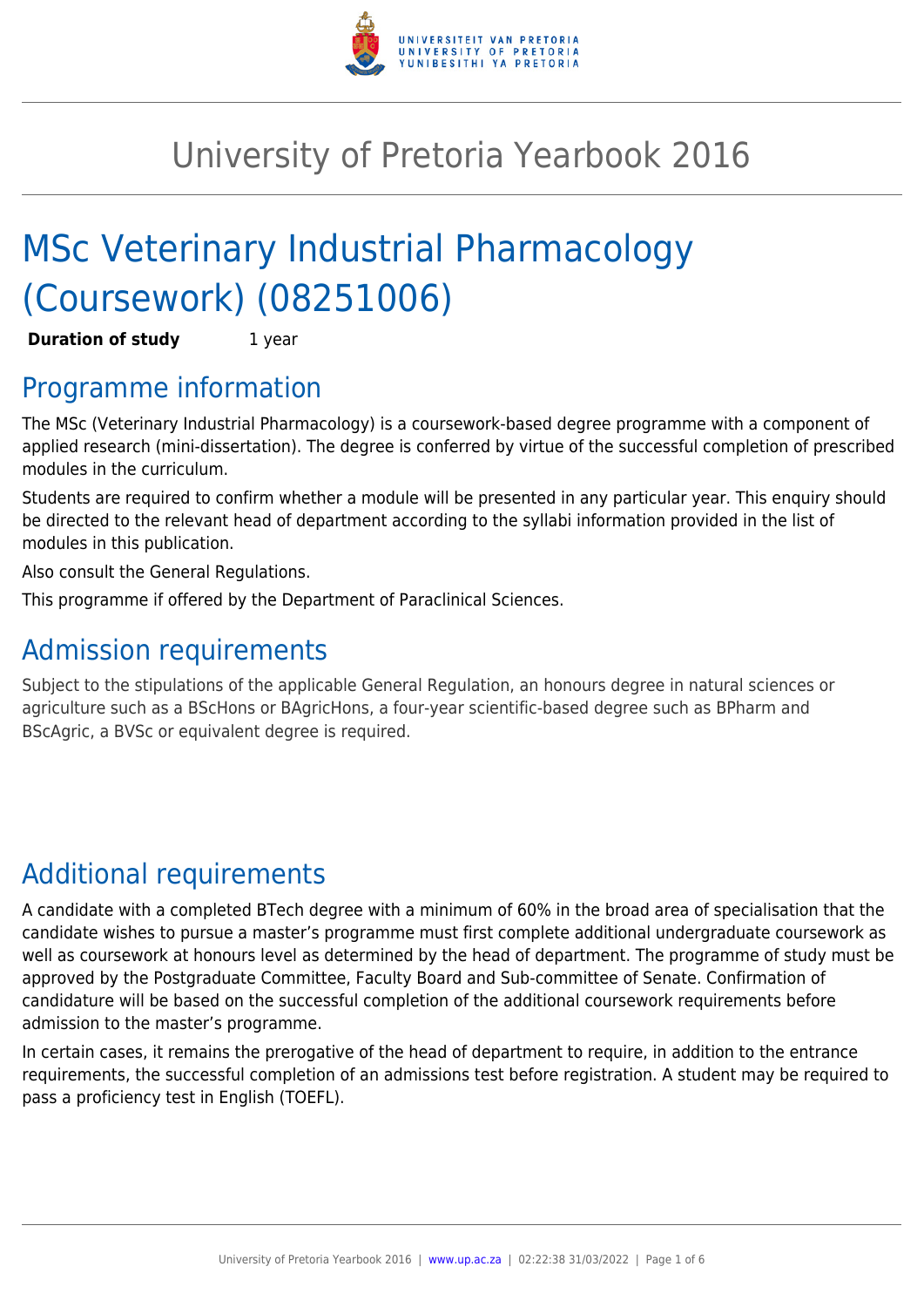

## Examinations and pass requirements

A minimum examination mark of 50% is required in each of the modules where a semester or year mark is not required. However, where a semester or year mark is required, the latter will contribute 50% to the final mark. A subminimum of 40% is required in the examination and a final mark of at least 50 % to pass the module. Instructions regarding requirements for semester, year or examination marks are published in the study guides, for the specific attention of candidates.

Should a candidate fail a module, but score a mark of at least 40%, he or she may be admitted to a supplementary examination, which has to be taken either during the same examination period, or not later than the subsequent examination period. If a candidate fails to qualify for a supplementary examination, a special examination may be granted after one semester has lapsed.

The examination in the module Veterinary industrial pharmacology VIP 800 may only be taken after successfully completing the module Advanced fundamentals of pharmacology FAK 876.

### Research information

Also consult the General Regulations.

Candidates must submit a mini-dissertation which deals with an applied field of study within the veterinary pharmaceutical industry. The topic is determined in consultation with the head of department, and the research project that follows, must be approved according to Faculty guidelines.

The mini-dissertation is based on an applied research project or related research projects (which need not be original), planned and reported by the candidate. (Assistance with statistical processing, applied specialised procedures, etc. is allowed, but must be acknowledged.) The candidate may use appropriate research done previously, to add to the writing of the dissertation.

Previous, related publications by the candidate may be bound with the mini-dissertation, but may not substitute the complete text of the mini-dissertation. Publications, which are submitted, must be rounded off by means of an extensive introduction, materials, and information concerning methods and a discussion of the results. An external examiner, who may not necessarily attend the final examination in the special field of study, will evaluate the mini-dissertation.

Before or together with the mini-dissertation, a draft article based on the mini-dissertation must be prepared for publication in an acknowledged journal, failing which the degree will not be conferred. The draft article must be acceptable to the supervisor and must comply with the requirements for subsidy (see applicable Faculty rules). Also consult the General Regulations.

The average mark of the separate marks awarded by all examiners, constitutes the final mark for the dissertation. The minimum pass mark is 50%. The Dean, on the recommendation of the head of the department, may permit a candidate who has failed, to submit an amended mini-dissertation for final adjudication. The mark awarded for the mini-dissertation will make up 25% of the final mark.

### Pass with distinction

In order to obtain the degree with distinction, 75% in the Mini-dissertation and a cumulative average of 75% in the core modules provided that a minimum pass mark of 60% in all the core modules are required.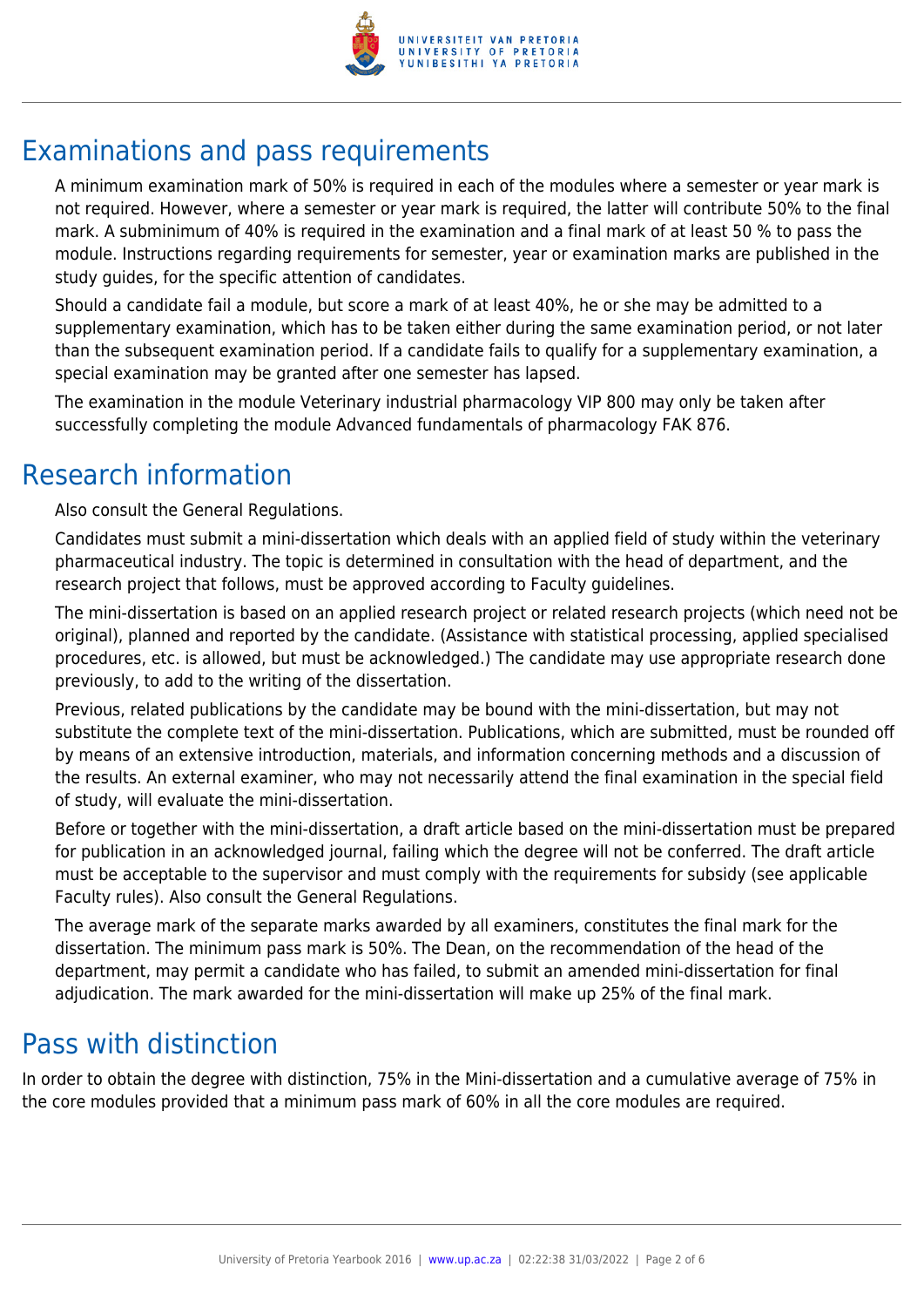

### Curriculum: Year 1

**Minimum credits: 189**

### **Core modules**

#### **Veterinary industrial pharmacology 800 (VIP 800)**

| <b>Module credits</b>         | 50.00                        |
|-------------------------------|------------------------------|
| <b>Prerequisites</b>          | No prerequisites.            |
| <b>Language of tuition</b>    | English                      |
| <b>Academic organisation</b>  | <b>Paraclinical Sciences</b> |
| <b>Period of presentation</b> | Year                         |

#### **Module content**

Veterinary pharmaceutical discovery and development.

Non-clinical safety and preclinical toxicology. Clinical safety and efficacy evaluation. Good laboratory and clinical practices. Drug statutory and application requirement. Drug application submission. Regulatory procedures, evaluation and veterinary drug control. Drug residue risk assessment. Product planning, production management and quality assurance. Drug marketing, pricing and promotion. Technical services, training, extension, product support and complaint investigation.

#### **Minidissertation: Veterinary industrial pharmacology 890 (VIP 890)**

| <b>Module credits</b>         | 100.00                       |
|-------------------------------|------------------------------|
| <b>Prerequisites</b>          | No prerequisites.            |
| <b>Language of tuition</b>    | English                      |
| <b>Academic organisation</b>  | <b>Paraclinical Sciences</b> |
| <b>Period of presentation</b> | Year                         |

#### **Advanced fundamentals of pharmacology 876 (FAK 876)**

| <b>Module credits</b>         | 30.00                        |
|-------------------------------|------------------------------|
| <b>Prerequisites</b>          | No prerequisites.            |
| Language of tuition           | English                      |
| <b>Academic organisation</b>  | <b>Paraclinical Sciences</b> |
| <b>Period of presentation</b> | Year                         |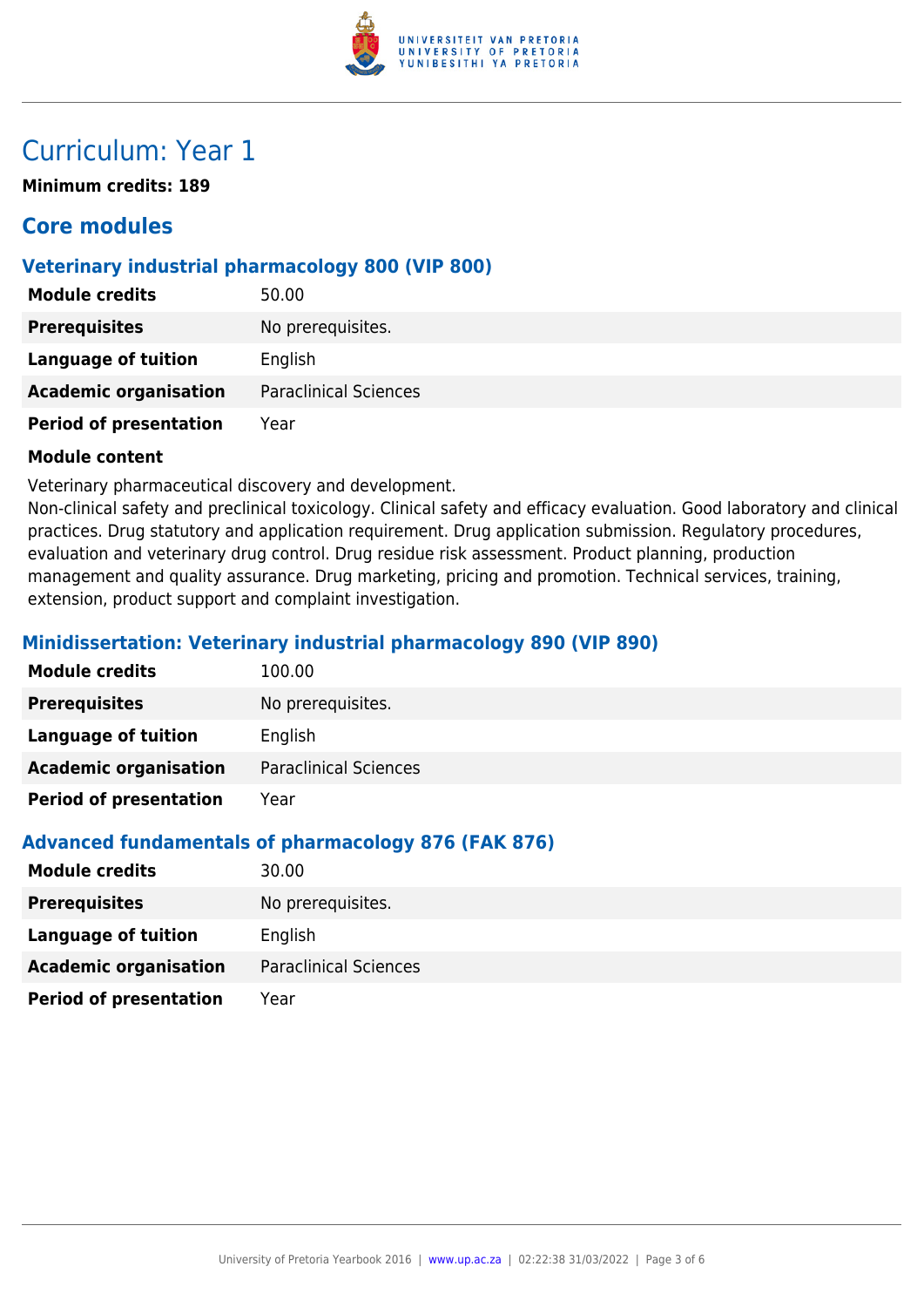

#### **Module content**

Scope and historical development of veterinary pharmacology. Veterinary pharmaceutics and formulation theory. Pharmacokinetic theory, pharmacokinetic analysis and modelling. Bioequivalence theory and evaluation. Physicochemical and molecular basis of drug action. Dose response and calculation of dose response parameters. Pharmacological modulation of organ and body functions. Molecular basis of action and pharmacological effects of chemotherapeutic agents. Adverse drug reactions, interactions and pharmacovigilance. Comparative species pharmacology, pharmacogenomics and pharmacogenetics. Background on complementary medicines. Fundamentals of pharmacological research.

#### **Research methodology 812 (VRM 812)**

| <b>Module credits</b>         | 9.00                      |
|-------------------------------|---------------------------|
| Language of tuition           | English                   |
| <b>Academic organisation</b>  | Vet Sc Dean's Office      |
| <b>Period of presentation</b> | Semester 1 and Semester 2 |
|                               |                           |

#### **Module content**

A web-based introductory module in research methodology that includes planning and undertaking a research project or clinical trial, collecting and analysing data, scientific writing, and enabling preparation and presenting of a research protocol.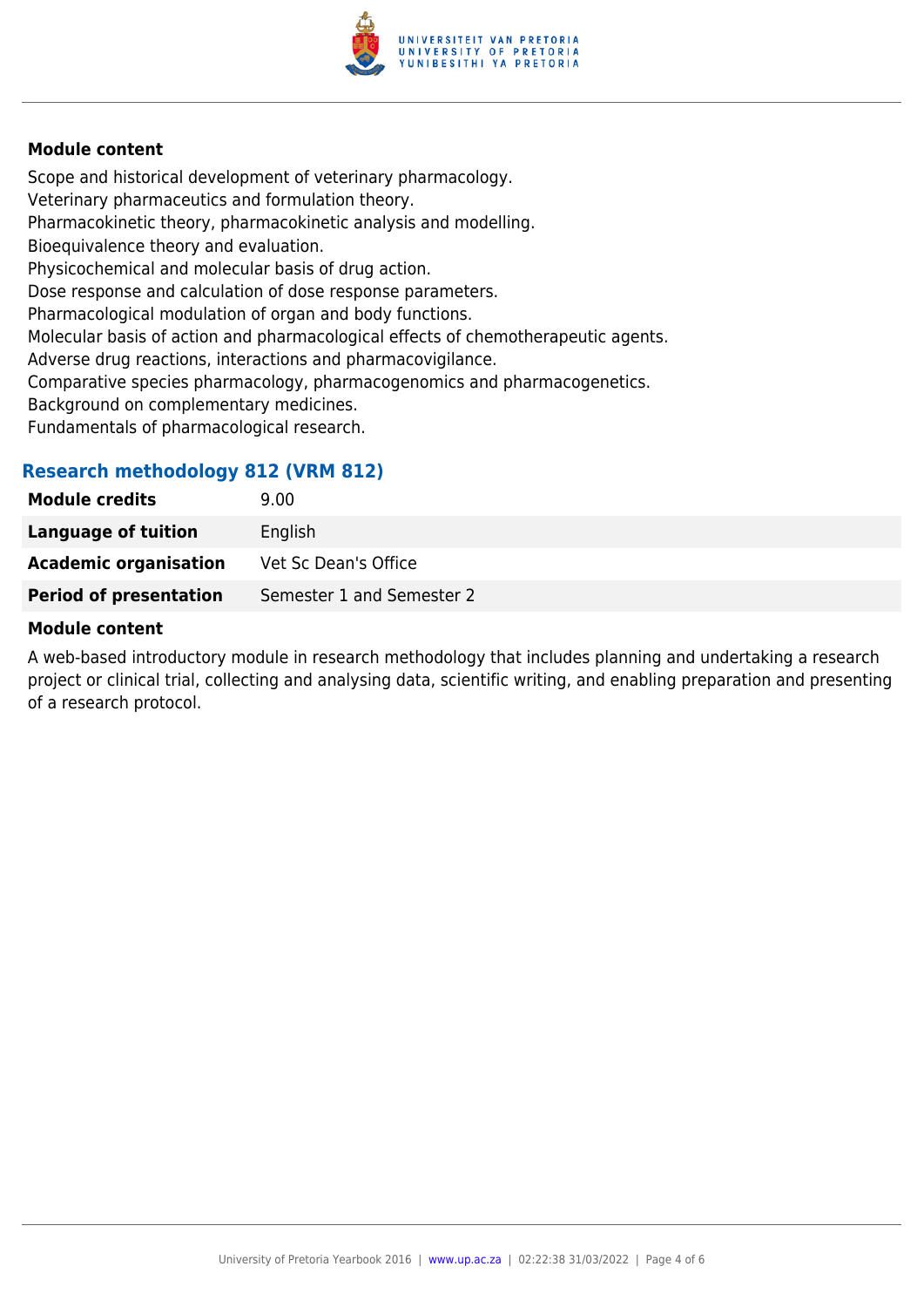

### Curriculum: Final year

**Minimum credits: 189**

### **Core modules**

#### **Veterinary industrial pharmacology 800 (VIP 800)**

| <b>Module credits</b>         | 50.00                        |
|-------------------------------|------------------------------|
| <b>Prerequisites</b>          | No prerequisites.            |
| <b>Language of tuition</b>    | English                      |
| <b>Academic organisation</b>  | <b>Paraclinical Sciences</b> |
| <b>Period of presentation</b> | Year                         |

#### **Module content**

Veterinary pharmaceutical discovery and development.

Non-clinical safety and preclinical toxicology. Clinical safety and efficacy evaluation. Good laboratory and clinical practices. Drug statutory and application requirement. Drug application submission. Regulatory procedures, evaluation and veterinary drug control. Drug residue risk assessment. Product planning, production management and quality assurance. Drug marketing, pricing and promotion. Technical services, training, extension, product support and complaint investigation.

#### **Minidissertation: Veterinary industrial pharmacology 890 (VIP 890)**

| <b>Module credits</b>         | 100.00                       |
|-------------------------------|------------------------------|
| <b>Prerequisites</b>          | No prerequisites.            |
| Language of tuition           | English                      |
| <b>Academic organisation</b>  | <b>Paraclinical Sciences</b> |
| <b>Period of presentation</b> | Year                         |

#### **Advanced fundamentals of pharmacology 876 (FAK 876)**

| <b>Module credits</b>         | 30.00                        |
|-------------------------------|------------------------------|
| <b>Prerequisites</b>          | No prerequisites.            |
| Language of tuition           | English                      |
| <b>Academic organisation</b>  | <b>Paraclinical Sciences</b> |
| <b>Period of presentation</b> | Year                         |